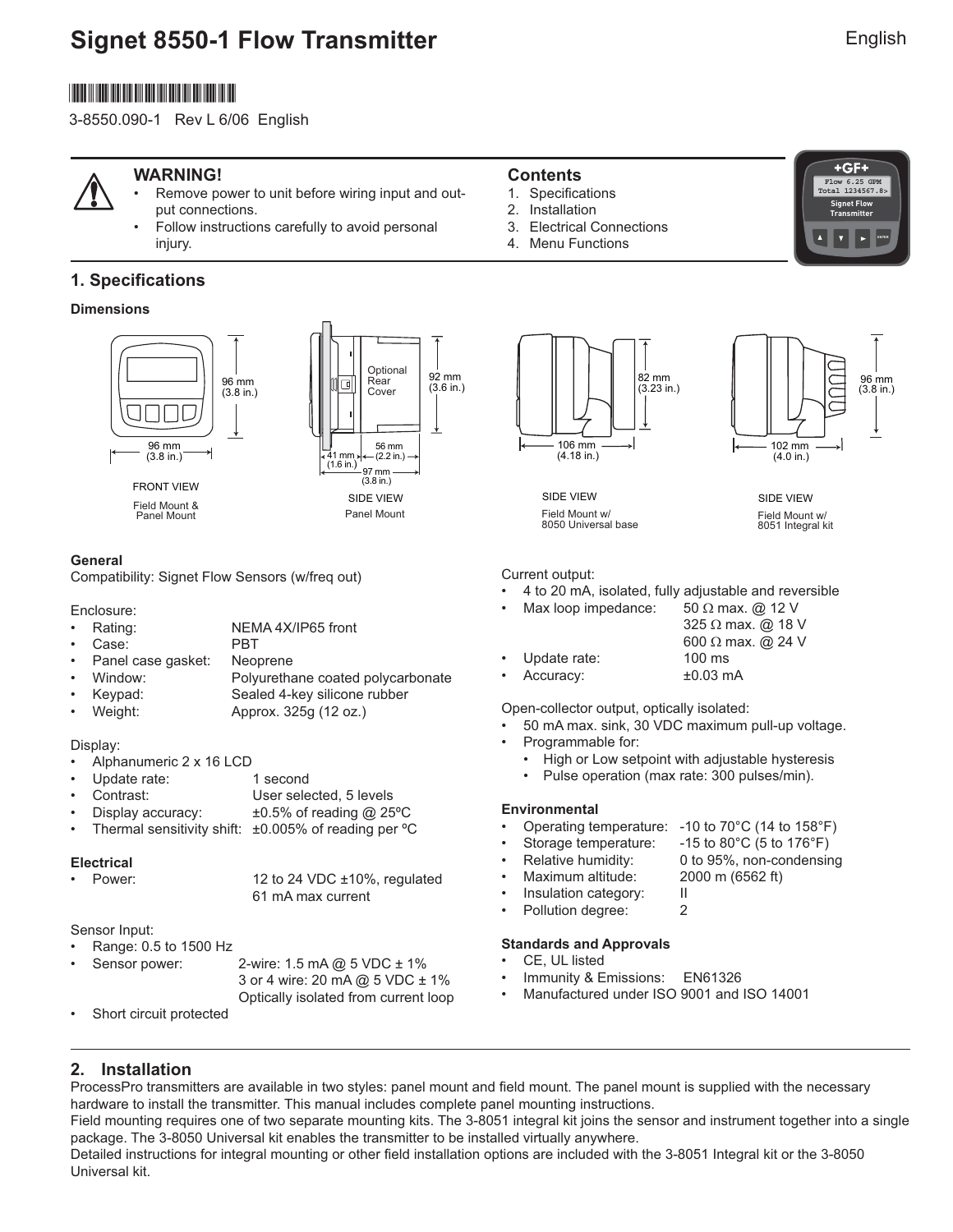#### **2.1 Panel Installation**

- 1. The panel mount transmitter is designed for installation using a 1/4 DIN Punch. For manual panel cutout, an adhesive template is provided as an installation guide. Recommended clearance on all sides between instruments is 1 inch.
- 2. Place gasket on instrument, and install in panel.
- 3. Slide mounting bracket over back of instrument until quick-clips snap into latches on side of instrument.
- 4. To remove, secure instrument temporarily with tape from front or grip from rear of instrument. DO NOT RELEASE.

Press quick-clips outward and remove.

### **3. Electrical Connections**

**Caution:** Failure to fully open terminal jaws before removing wire may permanently damage instrument.

Wiring Procedure

- 1. Remove 0.5 0.625 in. (13-16 mm) of insulation from wire end.
- 2. Press the orange terminal lever downward with a small screwdriver to open terminal jaws.
- 3. Insert exposed (non-insulated) wire end in terminal hole until it bottoms out.
- 4. Release orange terminal lever to secure wire in place. Gently pull on each wire to ensure a good connection.

Wiring Removal Procedure

- 1. Press the orange terminal lever downward with a small screwdriver to open terminal jaws.
- 2. When fully open, remove wire from terminal.





quick-clips

terminals

mounting bracket

gasket pane

**Output <sup>+</sup> Syste<sup>m</sup> Pw<sup>r</sup> Syste<sup>m</sup> Pw<sup>r</sup> <sup>4</sup>**

**Sens<sup>r</sup> Gn<sup>d</sup> (SHIELD) Sensr IN (RED) Sens<sup>r</sup> V+ (BLACK)**

latch

um

**Panel Mount Installation Detail**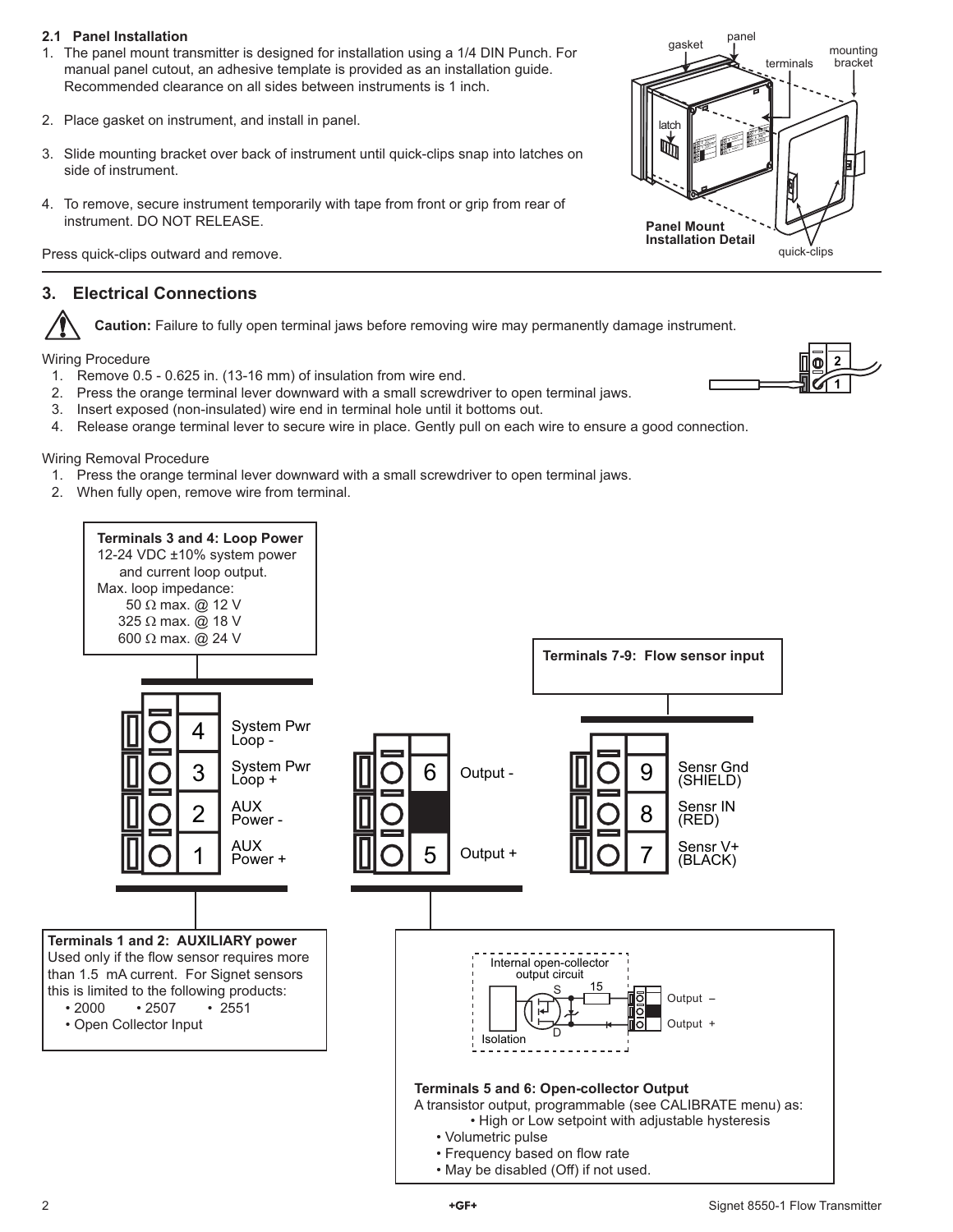#### **3.1 System Power/Loop Connections**

Stand-alone application, no current loop used



Example: Two transmitters connected to PLC/Recorder with separate power supply



#### **Auxiliary Power note:**

AUXILIARY power is used only if the flow sensor requires more than 1.5 mA current. For Signet sensors this is limited to the following products: 2000, 2507, 2551, open collector input signals.

#### **3.2 Sensor Input Connections**

#### **Wiring Tips:**

- Do not route sensor cable in conduit containing AC power wiring. Electrical noise may interfere with sensor signal.
- Routing sensor cable in grounded metal conduit will help prevent electrical noise and mechanical damage.
- Seal cable entry points to prevent moisture damage.
- Only one wire should be inserted into a terminal. Splice double wires outside the terminal.





Maximum cable length is 200 ft. for 515/8510-XX, 525, 2517 and any sinusoidal flow signal.



Maximum cable length is 1000 ft. for 2536/8512-XX, 2540, vortex, and any open collector flow signal.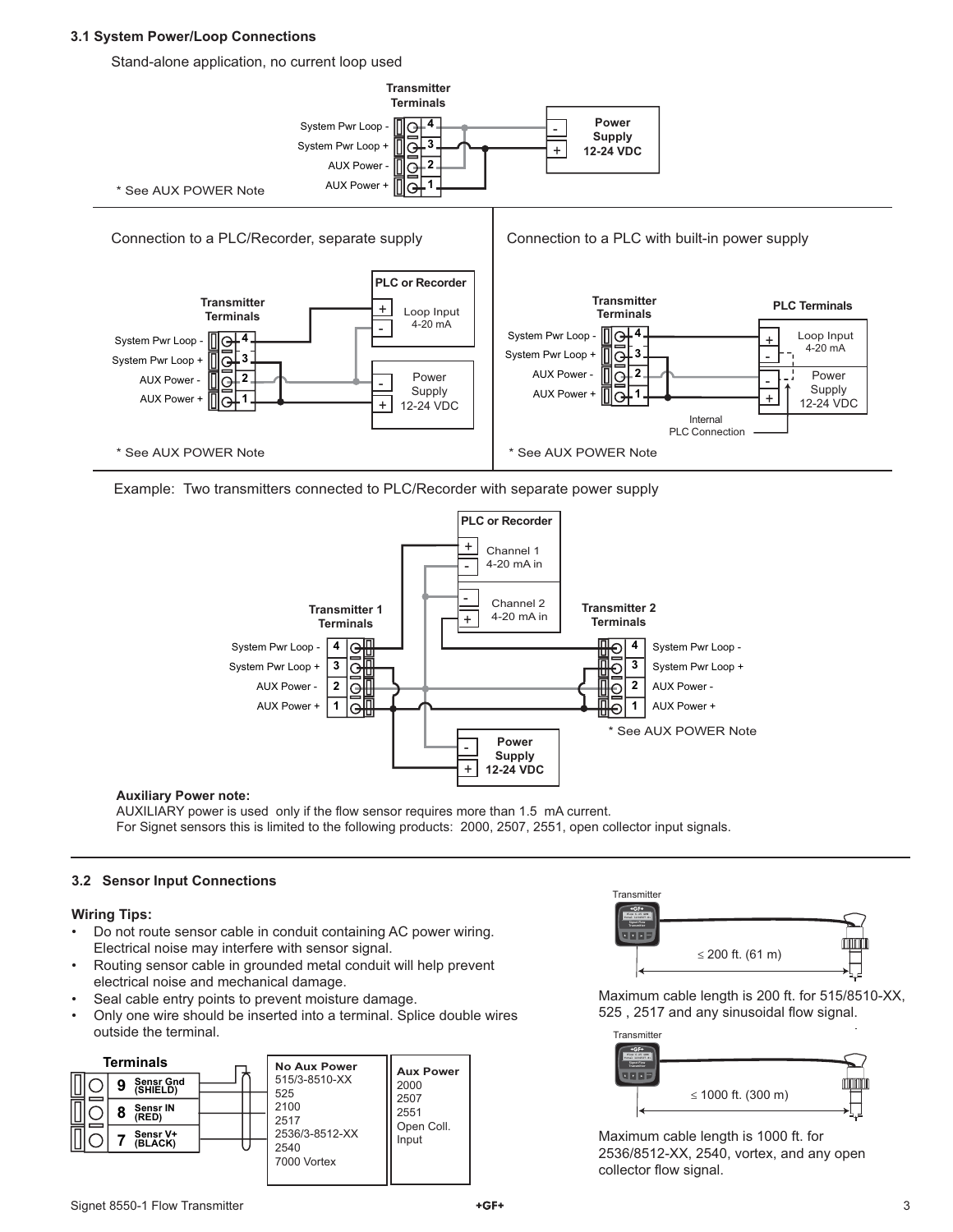#### **3.3 Open Collector Output**

The Open collector output can be used as a switch that responds when the flow rate moves above or below a setpoint, or it can be used to generate a pulse that is relative to the flow volume or to the flow rate.

#### • **Low**

Output triggers when the flow rate is less than the setpoint. The output will relax when the flow rate moves above the setpoint plus the hysteresis value.

#### • **High**

Output triggers when the flow rate is greater than the setpoint. The output will relax when the flow rate drops below the setpoint plus the hysteresis value.

#### • **Frequency**

Output is a pulse stream that is based on the input flow sensor signal. Set for 1 (input frequency = output frequency). Set for even numbers (2, 4, 6, 8 . . . . 254 maximum) to scale output frequency.

#### • **Pulse**

Output is a pulse based on the volume of fluid that passes the sensor. Set any value from 0.0001 to 99999.

The output may be disabled (Off) if not used.



## **VIEW menu**

- During normal operation, the ProcessPro displays the VIEW menu.
- When using the CALIBRATE or OPTIONS menus, the ProcessPro will return to the VIEW menu if no activity occurs for 10 minutes.
- To select the item you want displayed, press the UP or DOWN arrow keys. The items will scroll in a continuous loop. Changing the display selection does not interrupt system operations.
- No key code is necessary to change display selection.
- Output settings cannot be edited from the VIEW menu.



#### **View Menu**

| <b>Display</b>    | <b>Description</b>                                                                                                                                                                     |
|-------------------|----------------------------------------------------------------------------------------------------------------------------------------------------------------------------------------|
| $0.0$ GPM         | Monitor the flow rate and the resettable totalizer. Press the RIGHT ARROW key                                                                                                          |
| Total: 12345678 > | to reset the totalizer. If the Reset is locked, you will need to enter the Key Code<br>first. Lock or Unlock the totalizer in the OPTIONS menu. This is the permanent<br>View display. |

**All of the displays below are temporary. After ten minutes the display will return to the permanent display.**

| Perm: 12345678     | Monitor the Permanent Totalizer value.                                   |
|--------------------|--------------------------------------------------------------------------|
| Gallons            |                                                                          |
| Loop Output:       | Monitor the 4-20 mA Loop output.                                         |
| $12.00 \text{ mA}$ |                                                                          |
| Last CAL:          | Monitor date for scheduled maintenance or date of last calibration. (See |
| $04 - 20 - 06$     | description in Calibrate Menu.)                                          |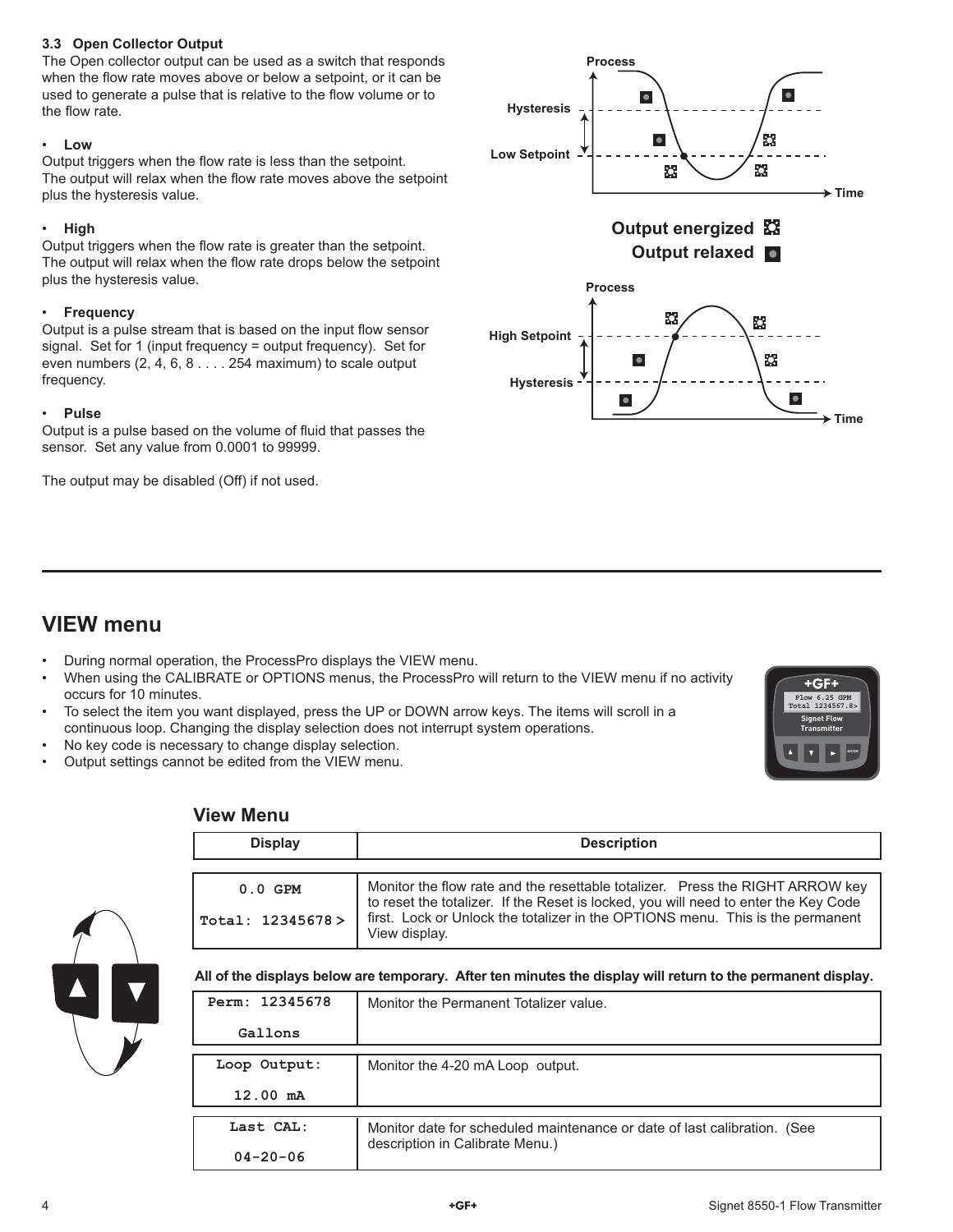## **ProcessPro Editing Procedure:**

#### **Step 1. Press and hold ENTER key:**

- 2 seconds to select the CALIBRATE menu
- 5 seconds to select the OPTIONS menu.
- **Step 2. The Key Code is UP-UP-UP-DOWN keys in sequence.**

• After entering the Key Code, the display will show the first item in the selected menu.

- **Step 3. Scroll menu with UP or DOWN arrow keys.**
- **Step 4. Press RIGHT ARROW key to select menu item to be edited.** • The first display element will begin flashing.
- **Step 5. Press UP or DOWN keys to edit the flashing element.** • RIGHT ARROW key advances the flashing element.

**Step 6. Press ENTER key to save the new setting and return to Step 3.**

#### **Notes on Step 1:**

- The View Menu is normally displayed.
- The CALIBRATE and OPTIONS menus require a KEY CODE.

#### **Notes on Step 2:**

If no key is pressed for 5 minutes while display is showing "Enter Key Code", the display will return to the VIEW menu.

> **GPM > Flow Units:**



#### **Notes on Steps 3 and 4:**

• Refer to pages 6 and 7 for complete listing of menu items and their use.

• From the Step 3 display, pressing the UP and DOWN keys simultaneously will return the display to the VIEW menu.

• If no key is pressed for 10 minutes, display will also return to the VIEW menu.



#### **Notes on Steps 5 and 6:**

- All output functions remain active during editing.
- Only the flashing element can be edited.
- RIGHT ARROW key advances the flashing element in a continuous loop.
- Edited value is effective immediately after pressing ENTER key.
- If no key is pressed for 10 minutes unit will restore the last saved value and return to step 3.
- Step 6 (pressing ENTER key) always returns you to Step 3.
- Repeat steps 3-6 until all editing is completed.

## **Step 5: Made an Error?**

Press the UP and DOWN keys simultaneously while any element is flashing. This will recall the last saved value of the item being edited and return you to Step 3.





 **19.00 GPM >**

Signet 8550-1 Flow Transmitter 5 and the state of the state of the state of the state of the state of the state of the state of the state of the state of the state of the state of the state of the state of the state of the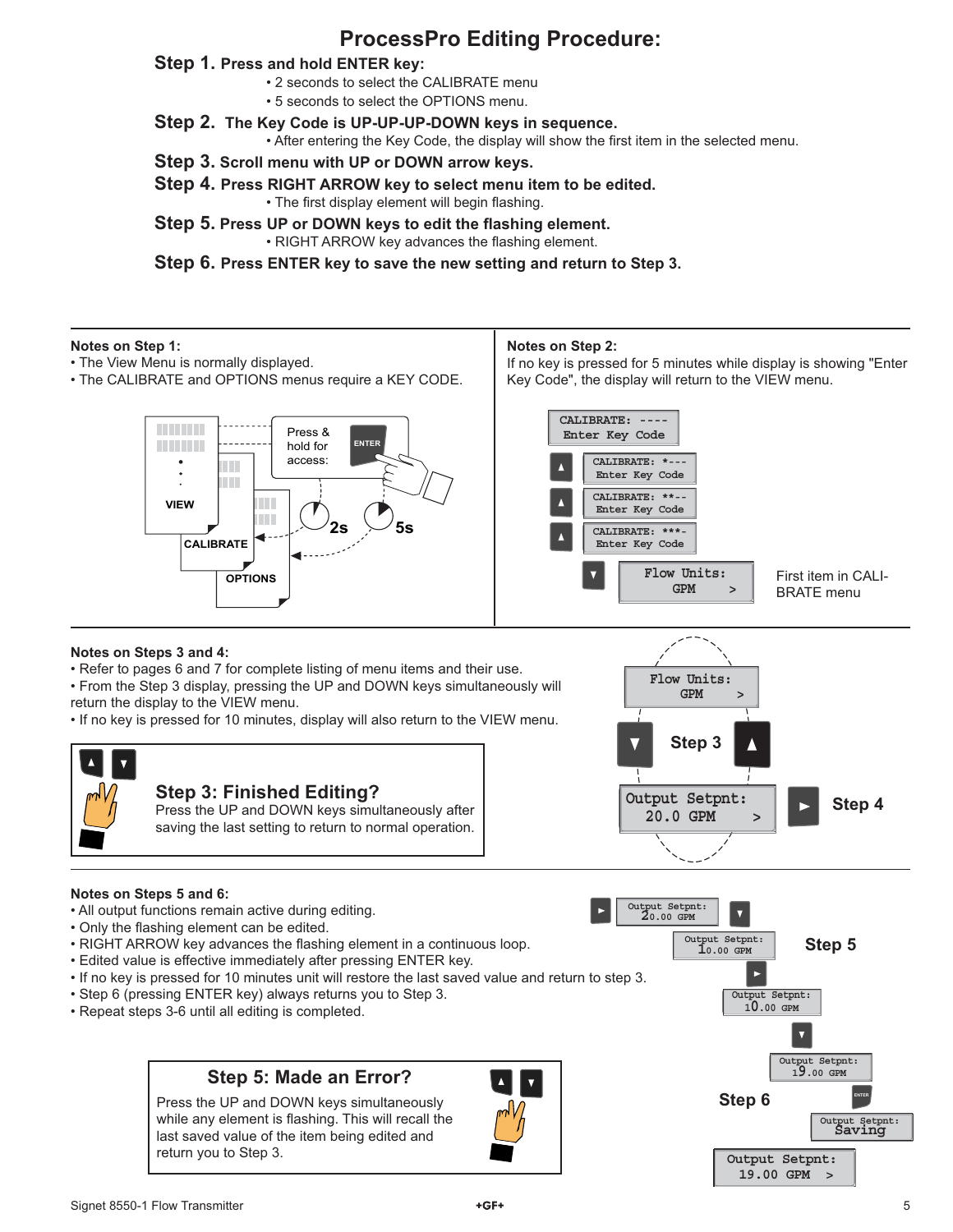## **Calibrate Menu**

| <b>Display</b><br>(Factory settings shown)               | <b>Description</b>                                                                                                                                                                                                                                                                                                                           |
|----------------------------------------------------------|----------------------------------------------------------------------------------------------------------------------------------------------------------------------------------------------------------------------------------------------------------------------------------------------------------------------------------------------|
| Flow Units:<br><b>GPM</b><br>$\geq$                      | The first three characters set the Flow Rate units of measure. They have no effect on<br>calculations. They may be any alpha or numeric character, upper or lower case.<br>The last character sets the Flow rate Timebase. Select S (seconds), M (minutes), H (hours)<br>or $D$ (days).                                                      |
| Flow K-Factor:<br>60<br>$\geq$                           | This setting tells the transmitter how to convert the input frequency from the flow sensor into<br>a flow rate. The K-factor is unique to the sensor model and to the pipe size and schedule.<br>Refer to data in the sensor manual for the correct value. Limits: 0.0001 to 99999. (The<br>K-factor cannot be set to 0)                     |
| Total Units:<br>Gallons<br>$\geq$                        | This setting identifies the Totalizer units. It has no effect on any calculation. It serves as a<br>label only. Each character can be any alpha or numeric selection, upper or lower case.                                                                                                                                                   |
| Total K-Factor<br>60<br>≻                                | This setting tells the transmitter how to convert the input frequency from the flow sensor into<br>a volumetric total. It also is used as the basis for the Open Collector pulse mode.<br>The setting is usually the same as the Flow K-factor, or different by x10 or x100. Limits:<br>$0.0001$ to 99999. (The K-factor cannot be set to 0) |
| Loop Range: GPM<br>$000.00 \rightarrow 100.00$<br>$\geq$ | Select the minimum and maximum values for the 4-20 mA Current loop output. The 8550<br>will allow any values from 0.0000 to 99999.                                                                                                                                                                                                           |
| Output Mode:<br>Low<br>$\geq$                            | Select the desired mode of operation for the Open Collector output. Options available are<br>High, Low, volumetric Pulse, or Frequency. The signal may be disabled (Off) if not used.                                                                                                                                                        |
| Output Setpnt:<br>10.0 GPM<br>$\geq$                     | In Low or High Mode, the Open Collector output will be activated when the Flow rate<br>reaches this value. Be sure to modify this setting if you change the Flow Units.                                                                                                                                                                      |
| Output Hys:<br>5.0 GPM<br>$\geq$                         | The Open Collector output will be deactivated at Setpoint ± Hysteresis, depending on High<br>or Low Setpoint selection. (See details on page 4.)                                                                                                                                                                                             |
| Output Volume:<br>$100.00$ Gallons<br>$\geq$             | In Pulse mode, the Open collector output will generate one pulse when this volume of flow<br>passes the sensor. The measurement is based on the Total K-factor. The 8550 will allow<br>any value from 0.0001 to 99999.                                                                                                                       |
| Output PlsWdth:<br>0.1 Seconds<br>≻                      | In Pulse mode, this setting defines the duration of the Open Collector output pulse. The<br>8550 allows any value from 0.1 seconds to 999.9 seconds.                                                                                                                                                                                         |
| Output Freq.:<br>Divide by                               | In Frequency mode, the Open Collector output will simulate the sensor frequency, divided<br>by this setting. Set for 1 (input frequency = output frequency). Set for even numbers<br>$(2, 4, 6, 8, \ldots 254$ maximum) to scale output frequency.<br>1 >                                                                                    |
| Last CAL:<br>$4 - 20 - 06$                               | Use this "note pad" to record important dates, such as annual recertification or scheduled<br>maintenance.                                                                                                                                                                                                                                   |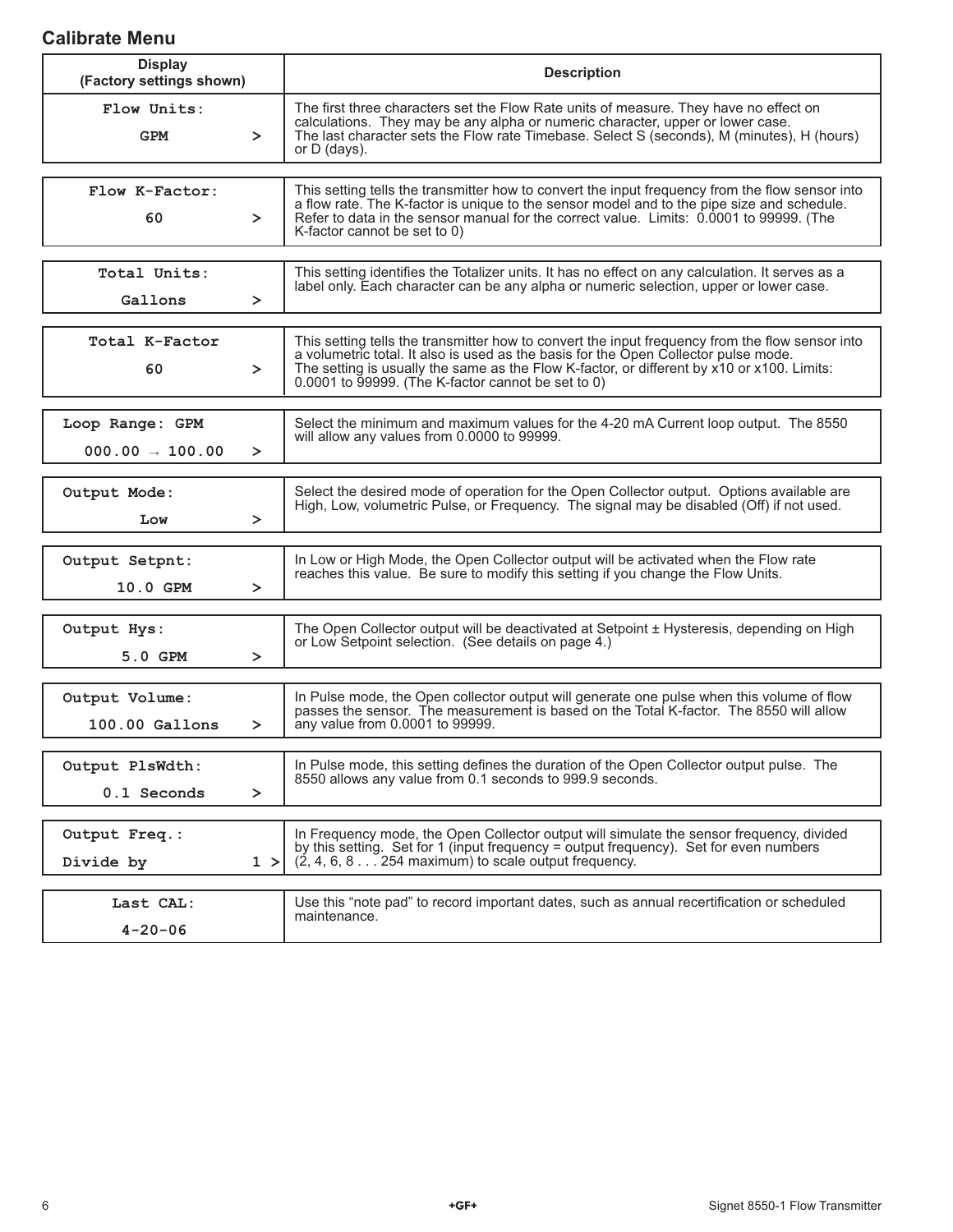## **Options Menu**

| <b>Display</b><br>(Factory settings shown)                      | <b>Description</b>                                                                                                                                                                                                                                                                       |  |
|-----------------------------------------------------------------|------------------------------------------------------------------------------------------------------------------------------------------------------------------------------------------------------------------------------------------------------------------------------------------|--|
| Contrast:<br>3<br>$\geq$                                        | Adjust the LCD contrast for best viewing. A setting of 1 is lower contrast, 5 is higher.<br>Select lower contrast if the display is in warmer ambient surroundings.                                                                                                                      |  |
| Flow Decimal<br>*****<br>$\geq$                                 | Set the decimal to the best resolution for your application. The display will automatically<br>scale up to this restriction.<br>Select *****., *****, ***.**, **.*** or *.****                                                                                                           |  |
| Total Decimal<br>****** **<br>$\geq$                            | Set the totalizer decimal to the best resolution for your application.<br>Select *********, ********,*, or ******.**                                                                                                                                                                     |  |
| Averaging:<br>Off<br>$\geq$                                     | OFF provides the quickest output response to changes in flow.<br>Longer averaging period produces more stable display and output response.<br>Select OFF, 8 s, 20 s, 50 s or 120 s.                                                                                                      |  |
| Sensitivity<br>0<br>$\geq$                                      | Sensitivity works in conjunction with Averaging to balance response time with signal<br>stability. Selections are 0 to 9. Select 0 (zero) for the minimum sensitivity, or 9 for the<br>maximum sensitivity. The function is described below.                                             |  |
| Total Reset:<br>Lock Off<br>$\geq$                              | Lock Off: No key code required to reset the resettable totalizer.<br>Lock On : The Key Code must be entered to reset the resettable totalizer.                                                                                                                                           |  |
| Loop Adjust:<br>4.00<br>$mA$ ><br>Loop Adjust:<br>20.00<br>mA > | Adjust the minimum and maximum current output. The display value represents the<br>precise current output.<br>Adjustment limits:<br>$\cdot$ 3.80 mA < 4.00 mA > 5.00 mA<br>$\cdot$ 19.00 mA < 20.00 mA > 21.00 mA<br>Use this setting to match the system output to any external device. |  |
| Output Active:<br>Low<br>$\geq$                                 | Active HIGH: This setting is used to turn a device (pump, valve) ON at the setpoint.<br>Active LOW: This setting is used to turn a device OFF at the setpoint.                                                                                                                           |  |
| Test Loop:<br>≻                                                 | Press UP or DOWN keys to manually order any output current value from 3.6 mA to<br>21.00 mA to test current loop output.                                                                                                                                                                 |  |
| Test Output:<br>≻                                               | Press UP or DOWN keys to manually toggle the state of open collector output.                                                                                                                                                                                                             |  |

#### **FILITION AVERAGING, no SENSITIVITY**

With AVERAGING set to 0 (zero) and with SENSITIVITY set to zero, the 8550 responds to every unstable shift in the flow. The dashed red line represents the actual output of the flow sensor in unstable flow conditions.

#### AVERAGING only

With AVERAGING set to 50 seconds and SENSITIVITY still set to zero the flow rate is stabilized, but a sharp change in flow rate is not represented for 50 seconds or longer. (dotted green line).

#### AVERAGING and SENSITIVITY

With AVERAGING at 50 seconds and SENSITIVITY set to 4 OR 5, the flow rate is stabilized, while the sudden shift in flow is reflected very quickly. (Solid blue line)



NOTE: The SENSITIVITY function is ineffective if the AVERAGING function is set to zero (seconds).